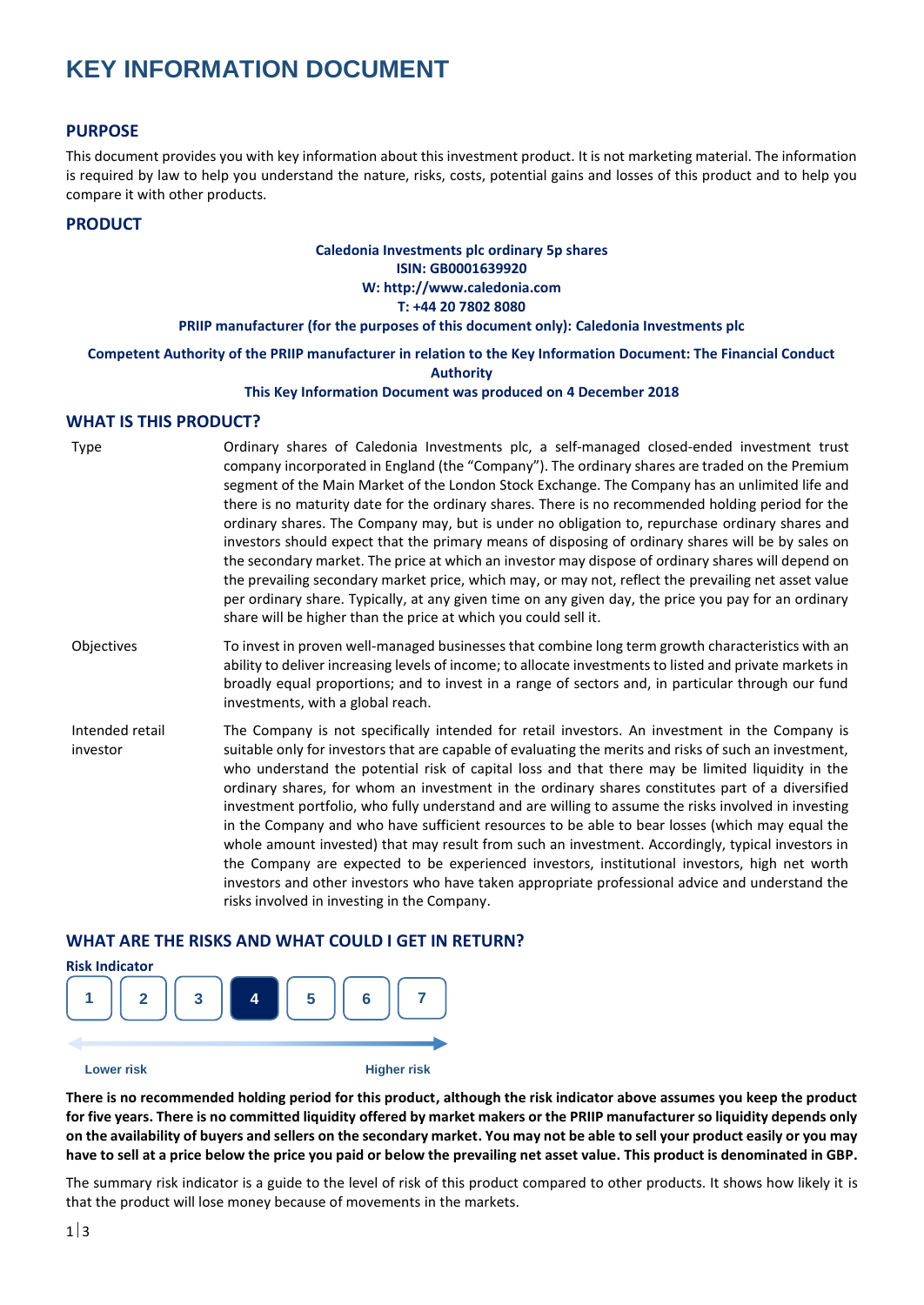# **KEY INFORMATION DOCUMENT**

In accordance with the legislation, we have classified this product as 4 out of 7, which is a medium risk class.

This rates the potential losses from future performance at a medium level, and poor market conditions could impact the value of the ordinary shares.

The summary risk indicator only reflects historic share price volatility of the company. Other risks materially relevant to the ordinary shares that are not included in the summary risk indicator include:

- $\triangleright$  The Company is exposed to the risk that its portfolio fails to perform in line with the Company's objectives if it is inappropriately invested or markets move adversely.
- $\triangleright$  The Company is exposed to the risks arising from any failure of its own operational systems and controls or those of its service providers.
- ➢ While there are a number of methods by which the Company could seek to manage any discount to net asset value at which the Company's shares trade in the secondary market, there is no guarantee that the Company can or will utilise any or all of these methods or, if it does, that it will be successful.

This product does not include any protection from future market performance so you could lose some or all of your investment.

| <b>Performance Scenarios</b><br>Investment of £10,000 |                                     |          |          |           |
|-------------------------------------------------------|-------------------------------------|----------|----------|-----------|
| <b>Scenarios</b>                                      |                                     | 1 year   | 3 years  | 5 years   |
| <b>Stress scenario</b>                                | What you might get back after costs | £4,233   | £5.448   | £4,468    |
|                                                       | Average return each year            | -57.7%   | $-18.3%$ | $-14.9\%$ |
| Unfavourable scenario                                 | What you might get back after costs | £9,124   | £9,735   | £10,864   |
|                                                       | Average return each year            | $-8.8\%$ | $-0.9%$  | 1.7%      |
| <b>Moderate scenario</b>                              | What you might get back after costs | £11,097  | £13,674  | £16,850   |
|                                                       | Average return each year            | 11.0%    | 11.0%    | 11.0%     |
| <b>Favourable scenario</b>                            | What you might get back after costs | £13,513  | £19.232  | £26,168   |
|                                                       | Average return each year            | 35.1%    | 24.4%    | 21.2%     |

This table shows the money you could get back over the next five years, under different scenarios, assuming that you make an initial investment of £10,000. The scenarios shown illustrate how your investment could perform. You can compare them with the scenarios of other products. The scenarios presented are an estimate of future performance based on evidence from the past on how the value of this investment varies, and are not an exact indicator. What you get will vary depending on how your underlying investment performs, how the overall market performs and how long you keep the investment. The stress scenario shows what you might get back in extreme market circumstances, and it does not take into account the situation where the Company is not able to pay you on its liquidation. The past performance of an investment is not necessarily a guide to its performance in the future. The value of shares can go down as well as up and you may not get back the full amount you invested.

The figures shown include all the costs of the product itself but do not include all the costs that you may pay to your advisor or distributor. The figures do not take into account your personal tax situation, which may also affect how much you get back.

# **WHAT HAPPENS IF THE COMPANY IS UNABLE TO PAY OUT?**

The Company is not required to make any payment to you in respect of your investment. If the Company was liquidated, you would be entitled to receive a distribution equal to your share of the Company's assets, after payment of all of its creditors. The Company has no obligation to make any payment to you in respect of the ordinary shares. There is no compensation or guarantee scheme in place that applies to the Company and, if you invest in the Company, you should be prepared to assume the risk that you could lose all of your investment. As a shareholder in the Company, you would not be able to make a claim to the Financial Services Compensation Scheme in the event that the Company is unable to pay you anything on its liquidation.

# **WHAT ARE THE COSTS?**

The Reduction in Yield ("RIY") shows what impact the total costs you pay will have on the investment return you might get. The total costs take into account one-off, ongoing and incidental costs. The amounts shown here are the cumulative costs of the product itself, for three different holding periods. The figures assume you invest £10,000. The figures are estimates and may change in the future. You should note that these costs are paid by the Company whereas the return that you may receive will depend on the Company's share price performance. There is no direct link between the Company's share price and the costs that it pays.